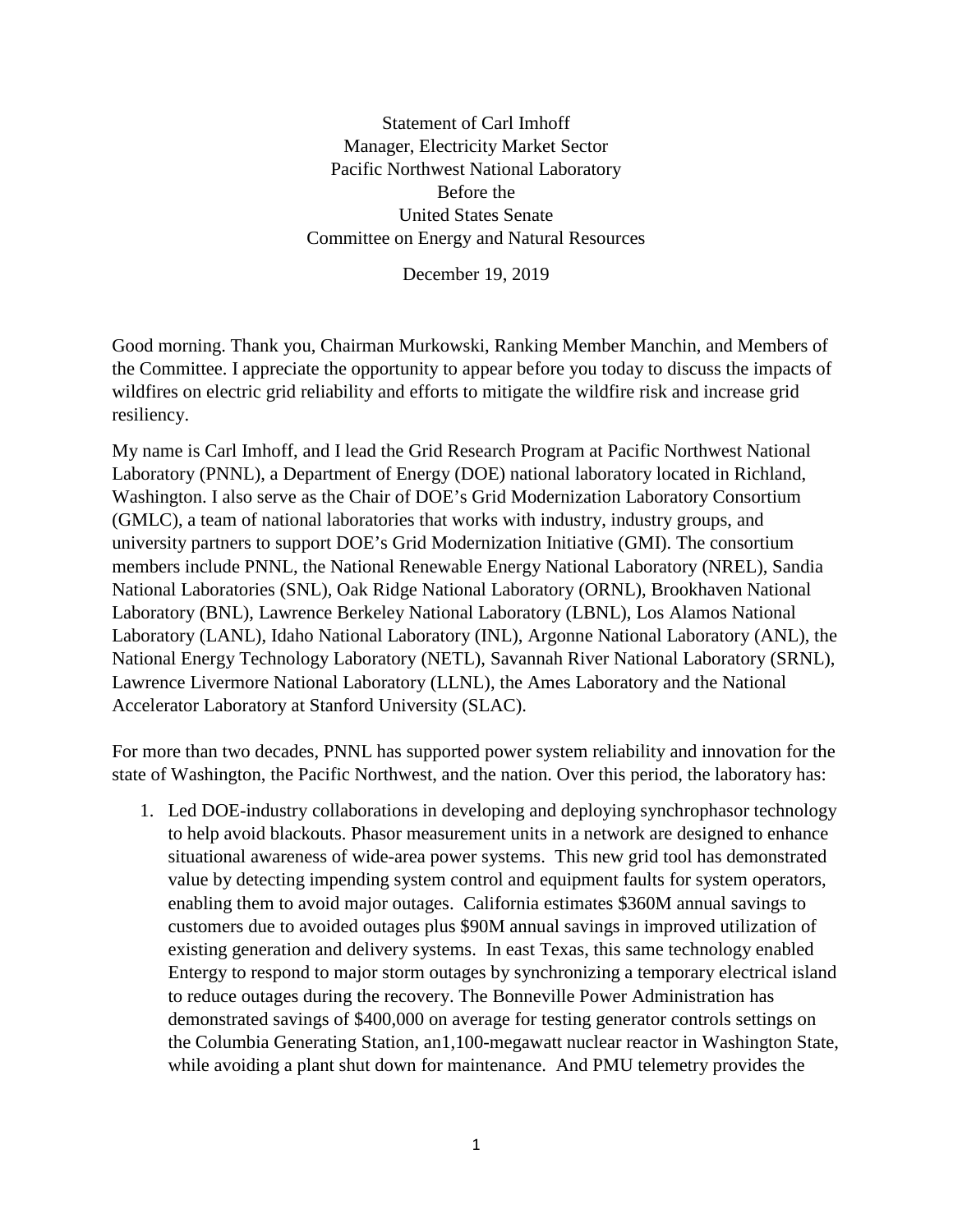backbone of advanced wide-area sensing that is reducing the risk of fire from broken or downed power lines.

- 2. Delivered grid-scale energy storage concepts that are designed to deliver the system flexibility and resilience needed in a modern grid. PNNL has developed flow battery concepts that utilize earth-abundant materials to cross the interim cost target of \$250/kWh (FY2019) and position us to meet the DOE goals of \$120/kWh. And PNNL has advanced energy storage valuation efforts to help utilities identify opportunities to enhance resilience of their systems. For example, working with National Grid and DOE's Office of Electricity in 2019, PNNL analysts created a sophisticated distribution system network model for Nantucket Island to accurately assess a full portfolio of energy storage-enabled use cases, determining that the proposed energy storage and local generator could reduce the duration of outages experienced by Nantucket residents by nearly half.
- 3. Delivered the first applications using high-performance computing in grid tools such as interconnection-scale contingency analysis, reducing run times from days to under two minutes. PNNL also applied high performance computing and phasor measurement unit data to deliver the first real-time dynamic state estimation, opening the door predictive analytic tools for the grid. This parallelized state estimator tool enabled PNNL to meet an ARPA-E challenge to reduce dynamic line rating calculations from 24 hours to 10 minutes while creating the potential to operate the system with much higher asset utilization. High performance computing is core to the emerging class of extreme event planning tools like the dynamic contingency analysis tool developed by DOE in partnership with ERCOT. These new tools significantly enhance our ability to design future power systems that are resilient to the increasingly complex threat scenarios facing U.S. power grids.

These examples illustrate the high return on investment created by utilities and national laboratories working together on new electric infrastructure innovation, technology validation and field deployment to improve reliability and resilience.

The DOE Grid Modernization Initiative is an important source of innovation for the national efforts to modernize our energy infrastructure. The initiative is a DOE-wide effort across multiple program offices to accelerate the development of technology, modeling analysis, tools, and frameworks to enable and accelerate grid modernization. As a key component of this initiative, the Grid Modernization Laboratory Consortium is working closely with partners in industry, academia, and cities and states to deliver on the objectives outlined in DOE's [Grid](http://energy.gov/downloads/grid-modernization-multi-year-program-plan-mypp)  [Modernization Multiyear Program Plan.](http://energy.gov/downloads/grid-modernization-multi-year-program-plan-mypp) These integrated efforts are delivering new concepts, tools, platforms, and technologies to better measure, analyze, predict, and control the grid of the future. The federal role is to invest in high-risk research and then collaborate with vendors, utilities, and state and regional regulatory entities to provide the tools, data, and demonstration support. This accelerates the development of lessons learned and provides valuable data that support states and utilities in their development of business cases for their grid modernization.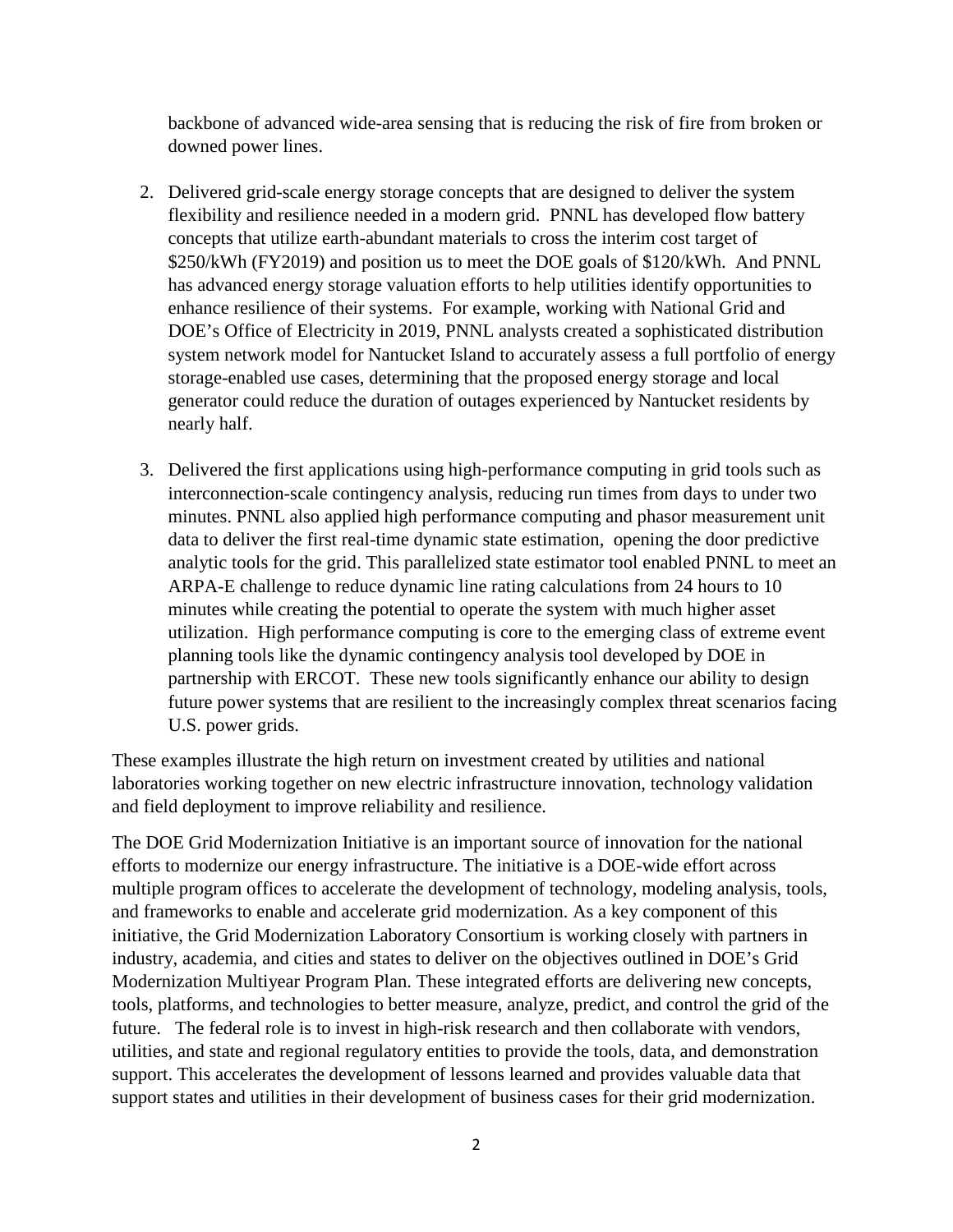The projects are peer reviewed annually for quality assurance and to maximize awareness by stakeholders in industry, academia, and with policymakers across the country. The research progress has been shared with this Committee and others; and we appreciate your support for GMLC since its inception. I respectfully request that the appended fact sheet on the Grid Modernization Laboratory Consortium be entered into the record along with my written testimony.

Today I will address three main points:

- 1. **DOE FOCUS IS ON R&D FOR "ALL HAZARDS" RESILIENCE:** The DOE Grid Modernization Initiative and its derivative R&D portfolio are focused on grid reliability and grid/energy system resilience. These resilience efforts adopt an "allhazards" framework that enables power system owners and operators, federal land managers, states, communities, and consumers to address wildfire risks.
- 2. **IDENTIFYING DOE RESULTS THAT CAN SUPPORT THE 2020 FIRE SEASON:** While most of the DOE investments are in R&D, there are some DOE and national laboratory capabilities and tools that are well positioned to support industry in the 2020 wildfire season. Industry, through the Edison Electric Institute (EEI), has begun a systemic engagement of DOE to this end. In addition, the recent Electricity Subsector Coordinating Council (ESCC) endorsement of wildfire response as a focus will further advance industry coordination.
- **3. ENHANCING WILDFIRE USE CASES AND PLANNING SCENARIOS:** The extreme challenges faced in recent wildfires present the opportunity to sharpen the focus of specific use cases and extreme event planning scenarios in the ongoing DOE grid modernization efforts.

## **Electric Power System is Vital to U.S. Economy and Security**

The electric grid and its infrastructure span the nation, providing essential services to the U.S. economy. It comprises 640,000 miles of transmission lines and 6.3 million miles of distribution lines and serves over 19,000 electric generators over 1 megawatt in size, ultimately engaging virtually all Americans via more than 3,500 utilities. The electric grid infrastructure also includes small, remote communities that must provide their own electric services, predominantly through local diesel generation and microgrids. The digital revolution is increasing the role that electricity plays in our gross domestic product, and the emergence of smart grid concepts and new advanced generation technologies is creating new opportunities for consumer products, services and choice.

The DOE Grid Modernization Initiative recognizes the rapid technology change and increasing complexity facing the nation's power industry and policy makers responsible for providing affordable, clean, and reliable power. Increased frequency of extreme weather events; growing risk of cyberattack; increasing interdependence between grid operations with other critical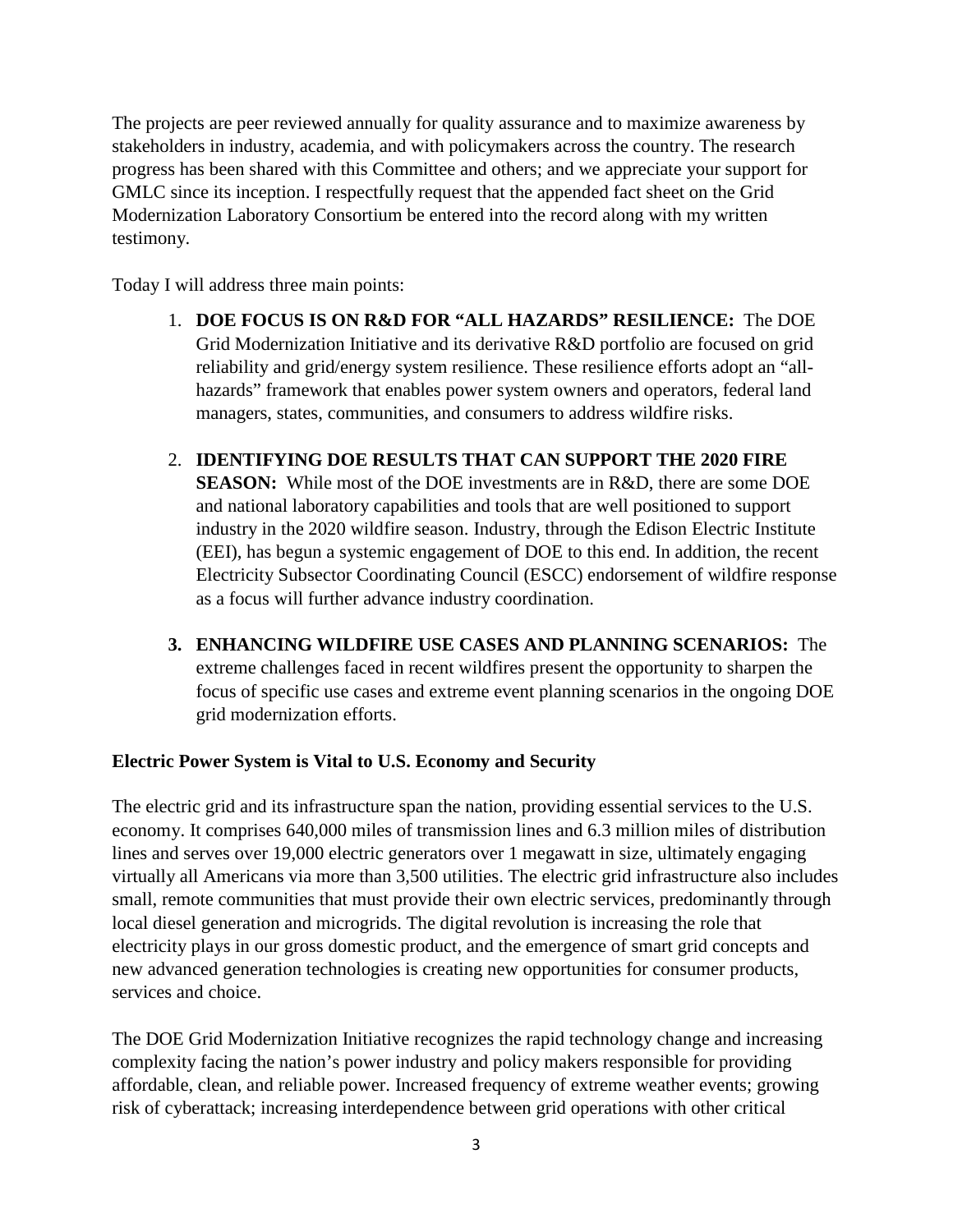infrastructures, such as communications and natural gas pipelines; and grid management challenges driven by the emergence of digital technologies at the "grid edge" have led DOE to increase emphasis on grid and energy system resilience in its research portfolios.

The GMI strategy takes an "all-hazards" (e.g. cyber risk, natural disaster risk, physical attack, etc.) approach to developing new fundamental knowledge, analytic tools, and technologies that support improved grid resilience. Though these DOE programs do not focus specifically on wildfires, the GMLC R&D portfolios and DOE R&D programs offer tools and concepts that can directly mitigate wildfire risk and support industry and other agencies in emergency wildfire response. Examples include:

- advanced sensing and data analytics
- extreme event planning tools to enhance grid resilience design
- real-time grid operational and emergency response tools to support wildfire challenges.

## **DOE Engagement with Industry on Wildfire Risk**

There are 17 DOE national laboratories across the country. These laboratories serve multiple DOE missions through the development and maintenance of core capabilities needed by DOE and other federal agencies. In most cases, these national capability assets are put to work in one of the following three ways:

- 1. Direct engagement with industry, states, or other federal agencies
- 2. Utilization of DOE program results delivered by one or more laboratories through traditional programs funded by Congress
- 3. Commercialization and adoption of the GMLC portfolio of research delivered by the 14 labs in partnership with more 100 partners from across industry, academia, and states. The GMLC is a cross-cut effort to help implement the DOE GMI, again funded by Congress.

The Edison Electric Institute (EEI), which represents the nation's investor-owned electric utilities, engaged DOE's Office of Electricity (OE) this past August to better understand how to link EEI membership efforts in wildfire issues with the DOE R&D agenda. This engagement was triggered by the EEI CEO's Wildfire Initiative, in which EEI expressed an interest in ways the DOE could help address the following challenges in wildfire risk mitigation:

- 1. Electric Grid Technologies
	- o Better/faster "downed line" technology
	- o Better/more accurate line fault detection
	- o Near real-time auto shutdown and distribution controls
- 2. Enhanced Data Sources and Methods
	- o Satellite imagery and remote sensing data to determine, for example, "heat spots," vegetation conditions on slopes, and forest health.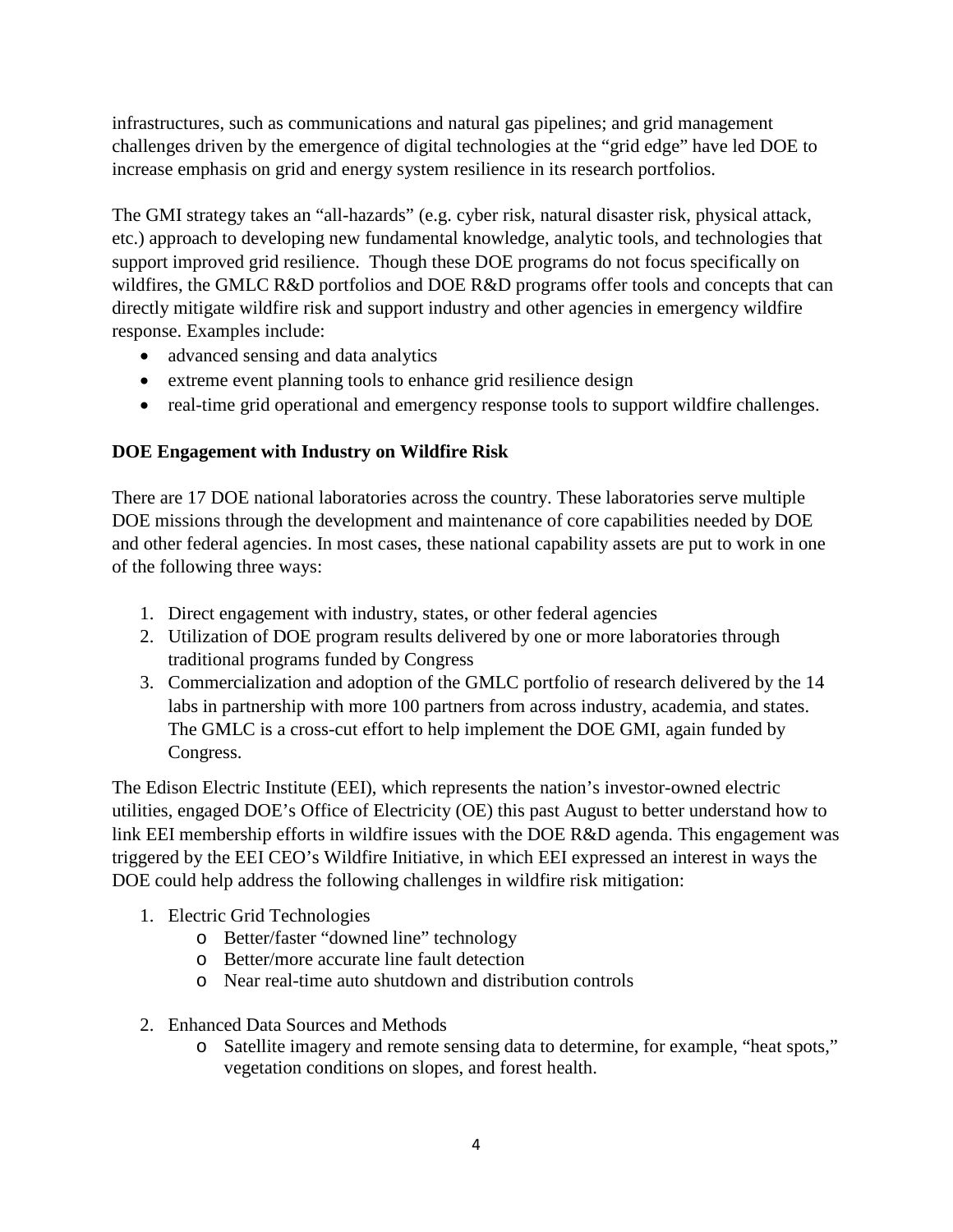- o Drones and related technology to support electric infrastructure inspections and assessment of forest health conditions.
- 3. Advanced Data Analytics and Modeling
	- o More accurate modeling and predictive capabilities for weather, fuel sources, fire spread, with consistency across the country versus state by state.
	- o Near real-time identification of fire starts (e.g., machine learning for highresolution camera feeds to identify smoke plumes).
	- o Improvements in LIDAR data-processing speeds and analysis results.

EEI members are primarily interested in innovations that can deliver benefits quickly to impact the 2020 fire season. This is consistent with the recent decision by the Electricity Subsector Coordinating Council (ESCC) to add wildfire topics to its agenda, ensuring a full industry focus on the wildfire challenge that spans public and private power entities.

The DOE and the GMLC leadership team met with the EEI task force in September to present an initial mapping of DOE research that could address the issues posed by EEI members. The DOE portfolio focuses primarily on "all-hazards" resilience approaches for grid modernization, offering analytics, technologies and models that can be applied to wildfire risk along with other grid risks. In some cases, the national laboratories had experience and tools that had been applied directly to wildfire issues. The majority of the relevant topics were R&D activities not yet commercially available. There were several examples of tools, either being tested or likely to be able to provide near-term support, to industry for the 2020 fire season. These discussions between EEI and the DOE Office of Electricity (OE) are ongoing. Selected examples under discussion are highlighted below:

**Sensing and Measurement**: The GMLC has developed advanced high-speed optical sensors that reflect grid status (e.g., voltage and phase angle) at ultra-high speed to help detect impending grid faults. Advanced data analytics platforms that use machine-learning algorithms to detect system faults and other risks to the grid have also been developed. Examples applicable to wildfire management include the following:

- 1. DOE/GMLC efforts in advanced sensors and machine-leaning analytics (Oak Ridge National Laboratory and Lawrence Livermore National Laboratory) recently led to a DOE project with PG&E to detect arcing faults – downed power lines -- on distribution systems.
- 2. San Diego Gas and Electric (SDG&E) is working with a commercial vendor to test a concept that detects falling lines and de-energizes those lines prior to ground contact. This tool needs to operate in just over 1 second, and the approach is dependent on the emerging use of phasor measurement devices, which have been the focus of the DOE-led North American Synchrophasor Initiative. Successful demonstrations have led to SDG&E beginning implementation of these concepts on high-risk distribution circuits.
- 3. The U.S. Department of Homeland Security's (DHS's) and DOE's Office of Cybersecurity, Energy Security, and Emergency Response (CESER's) investments at PNNL in satellite imagery platforms that use LIDAR imaging have been developed and deployed to support national response to extreme weather events and natural disasters.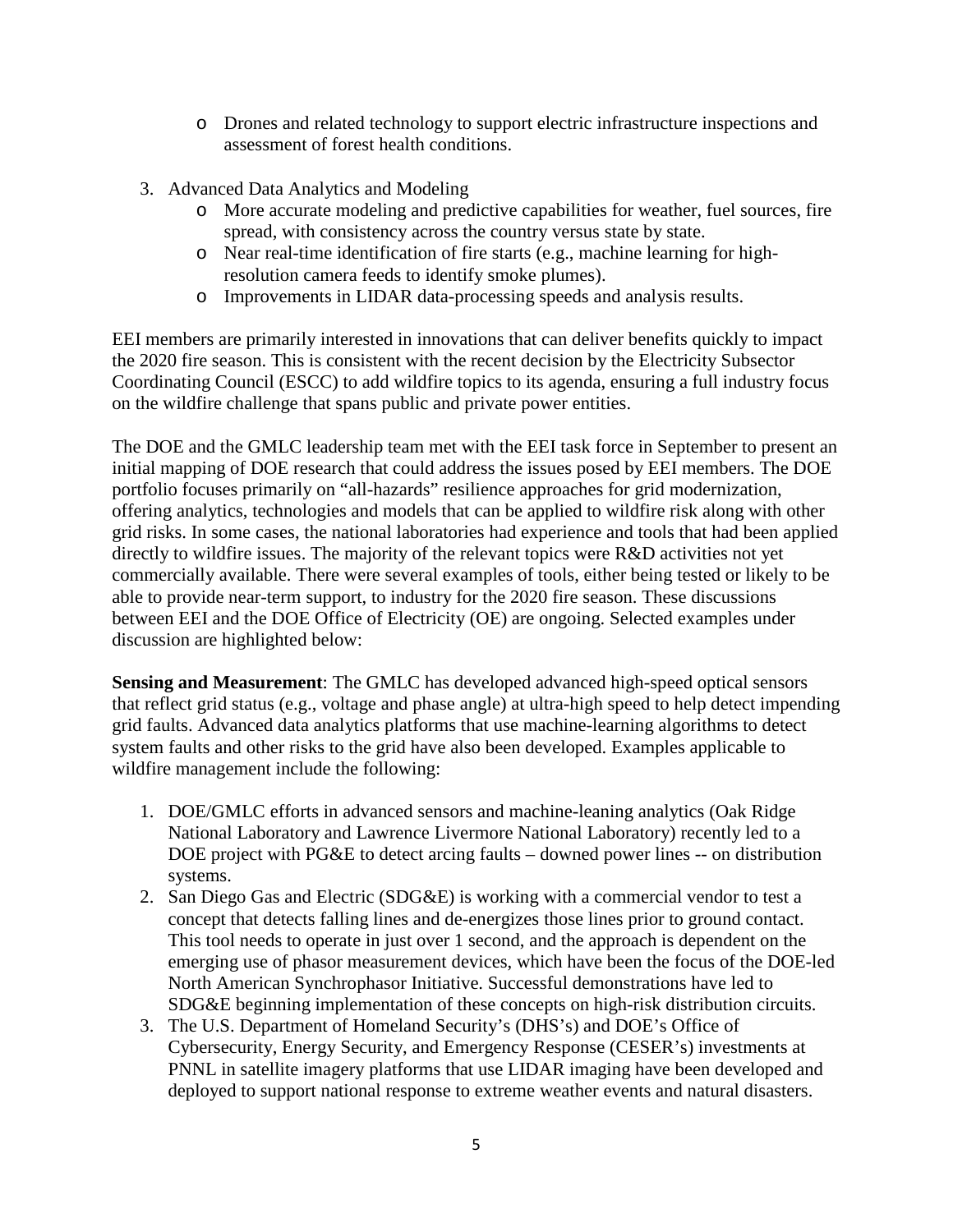These tools can conduct damage assessments to infrastructure and map water inundation. These platforms can be adapted to wildfires to provide damage assessments caused by fire, correlate this analysis with electrical infrastructure, and inform responders regarding risk and response strategy.

4. The DOE Office of Energy Efficiency & Renewable Energy's (EERE's) Biomass Program and the U.S. Forest Service have funded PNNL to develop tools to use aerial imagery to map biomass for fuel load, vegetation type, and moisture content to support land managers, utilities, and emergency responders in identifying wildfire risk profiles in anticipation of events. This tool is under evaluation on two watersheds in Washington State and could be extended to other high-risk National Forest areas in the West.

**Extreme Event Planning Tools:** The growing complexity of the power grid, combined with the increasing risks from natural and human threats have driven efforts to improve the fidelity and capacity of planning tools needed to design resilient, reliable, and affordable modern grids. Both the GMLC and the North American Energy System Resilience Modeling program (NAERM) are developing advanced tool sets to improve the design of resilient power and energy systems. Use cases reflecting wildfire risks can be readily developed within these analytic frameworks. Examples applicable to wildfire management include:

- 1. The DOE/Advanced Grid Modeling program invested in the development of the Dynamic Contingency Analysis Tool (DCAT) in partnership with ERCOT, EPRI, and PNNL. This tool reflects the emerging system dynamics driven by increased variable generation, the performance of the protection system in preventing cascading blackouts, and advanced computing to enable planners to examine larger, more challenging system threats. This tool is part of the NAERM project being developed by DOE.
- 2. The GMLC Extreme Event Modeling project developed new solutions targeted to deliver 500x performance improvement in modeling cascading grid events. Eight national laboratories (LANL, PNNL, LLNL, ANL, BNL, NREL, ORNL and SNL) collaborated with industry partners (i.e., the North American Reliability Corporation (NERC), the PJM Interconnection, LLC., (PJM), the Electric Reliability Corporation of Texas (ERCOT), and Dominion Energy) to develop these tools.
- 3. NAERM modeling efforts are examining interdependencies between power, communications, fuel supply, and other critical infrastructures. Wildfire threats can often threaten multiple critical infrastructures, thus requiring interdependency analysis. Involved national laboratories include ANL, LANL, PNNL, and ORNL.
- 4. The GMLC developed advanced co-simulation tools (i.e., HELICS) to integrate multiple modeling efforts to support interdependency assessments and provide a connection between, for example, Earth systems models (used by land managers), power system models, and emergency response models (used by the Federal Emergency Management Agency (FEMA) and state and local emergency responders). This effort includes contributions from PNNL, LLNL, NREL, ANL, and INL.

**Real-time Grid Operational and Emergency Support Tools:** Power system operators utilize a portfolio of tools to operate the grid under normal (blue sky) and unusual (dark sky) conditions.